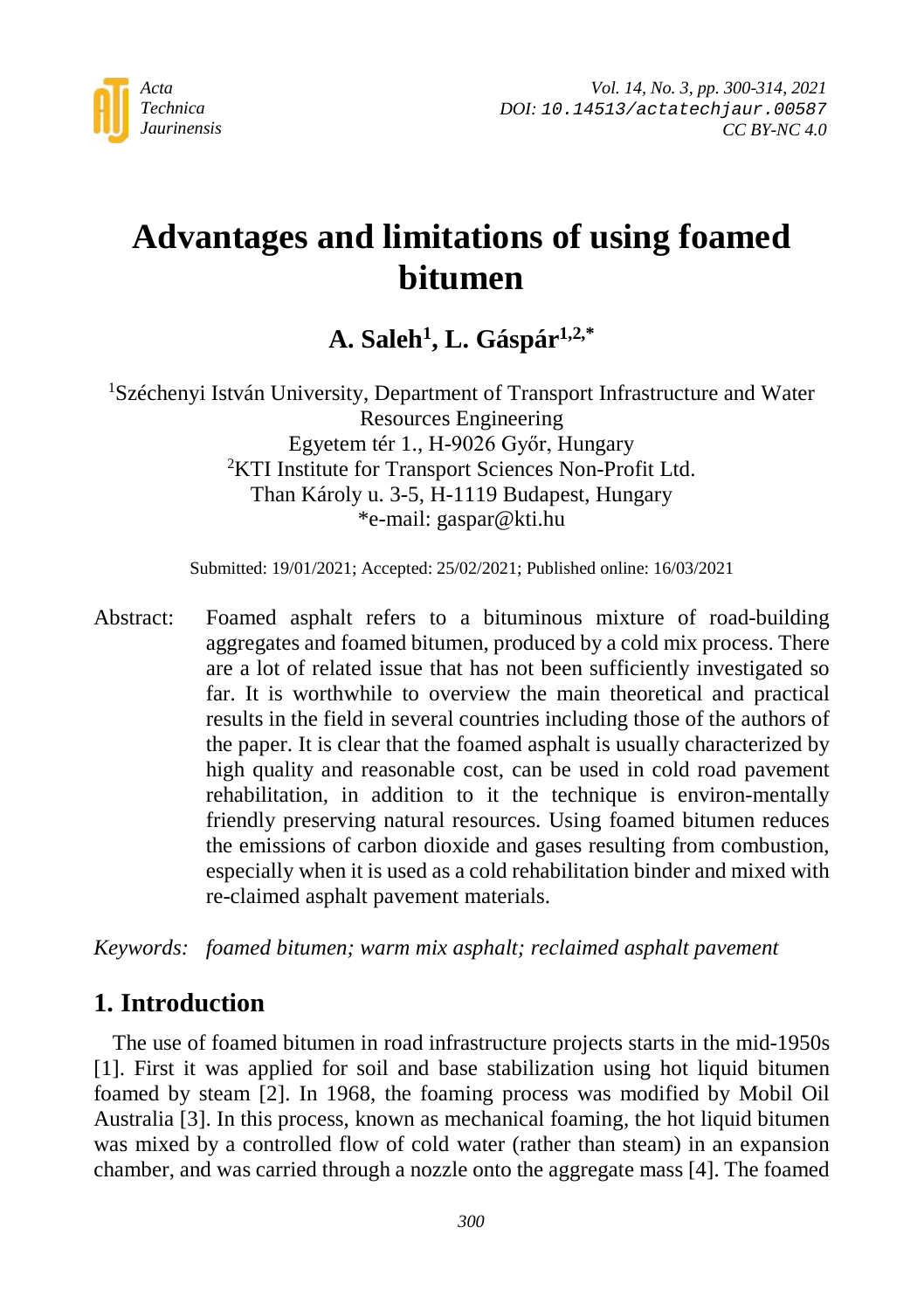bitumen has been used in the stabilization of a variety of materials including RAP (Reclaimed Asphalt Pavement material) as a part of cold recycling, and can be applied as pavement and base material for low and heavily trafficked roads [5]. In order to improve the coating ability and workability of foamed bitumen, it was mixed with aggregates pre-heated to different temperatures [6]. Later, recent foaming technologies developed to be included the incorporation of zeolites, i.e. metal additives having some 18–20wt% of water in their internal structure [7].

## **2. Bitumen foaming techniques**

Foamed bitumen can be produced by applying appropriate shares of air, bitumen and water. It has much lower viscosity (being in its liquid state) than the same bitumen before foaming process, and its volume is expanded up to (20) times its original volume; in such a way it becomes suitable for mixing with cold (even damp) aggregates [8]. So, bitumen foaming is a comprehensive concept that a small amount of cold water (1-4% by weight) is introduced into very hot (160-200 °C) asphalt at a certain pressure. Then the hot bitumen  $-$  in direct contact with water  $-$  expands scattering the binder into air that spreads the bitumen 5-20 times its initial size, see in Fig. 1 [9].

Optimal amount of water needed for asphalt foaming spans between 2 and 4 wt% with regards to the asphalt mass, in case of insufficient amount of water the foaming is ineffective, whereas with the excessive water there is a significant risk of adhesion failure between asphalt and aggregate [10].



*Figure 1. Schematic process of bitumen foaming*

The following parameters of foamed bitumen are widespread [8]:

Expansion Ratio (ER): ratio of the maximum volume of foam related to the original volume of bitumen (Fig. 2).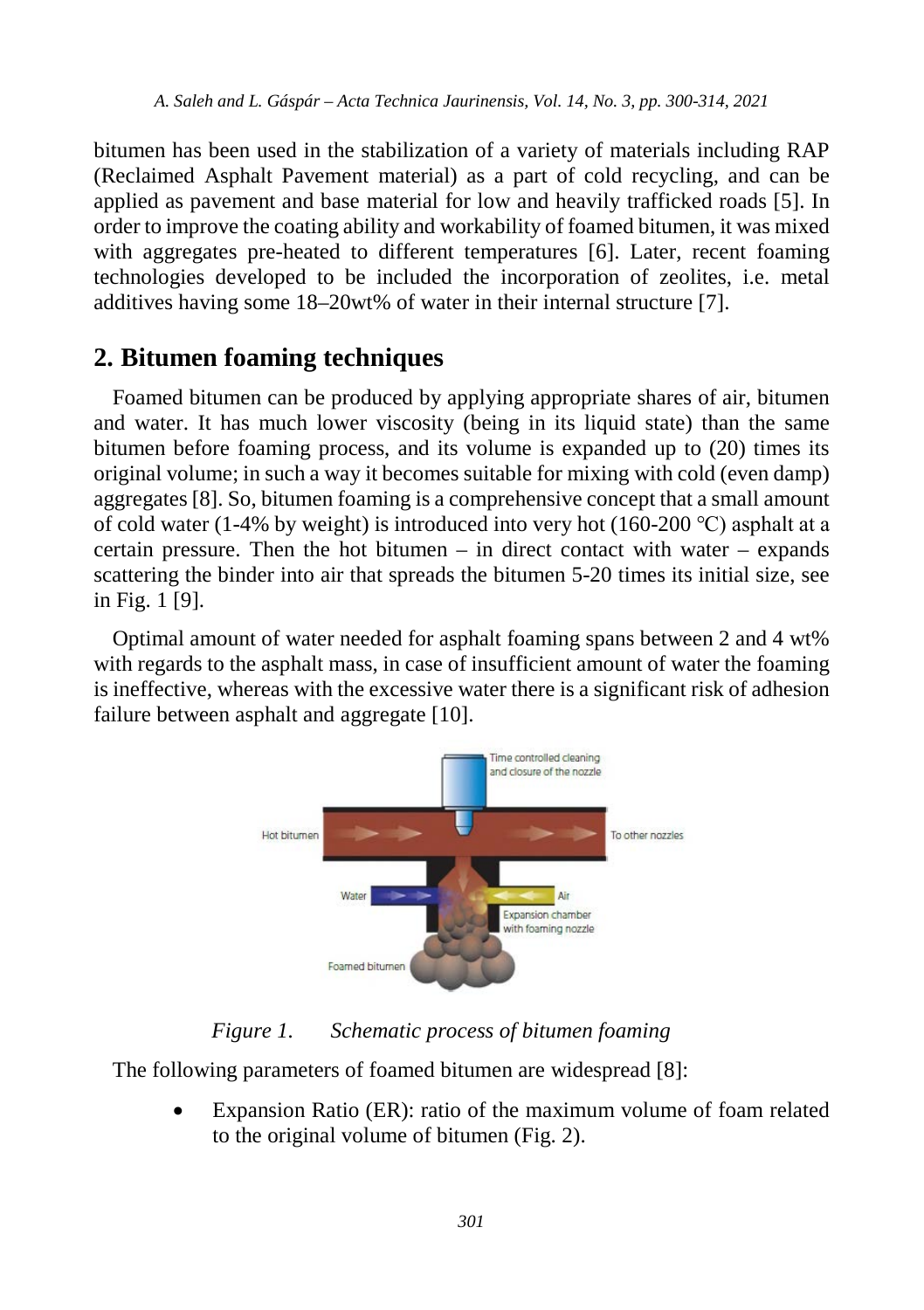- Half Life (HL): the time measured in seconds for foam asphalt to descend from its maximum volume upon expansion to half the volume of expansion, see in Fig. 2 [11].
- Foam Index (FI): an area of the decay curve within specific limits providing an integrated measure of expansion and stability of foam [14]; it characterizes the "foamability" of a bitumen for a given foamant water application rate (Fig. 3) [6].
- Collapse rate of semi-stable bubbles (k-value): analysing images of the surface of foamed bitumen by taking periodically photos as it collapses over time and the bubble size distribution for a typical foamed bitumen using 1wt% water [12].



*Figure 2. Main parameters for foamed bitumen*

## **3. Production methods of foamed bitumen**

Foamed bitumen can be produced by the injection of water and air into hot bitumen at 150-180 °C [13]. The reaction between water and hot bitumen leads to heat exchange between water and bitumen. Consequently, water is converted into steam that is pushed into the bitumen chain under pressure forming many vapourcontaining bitumen bubbles containing [14].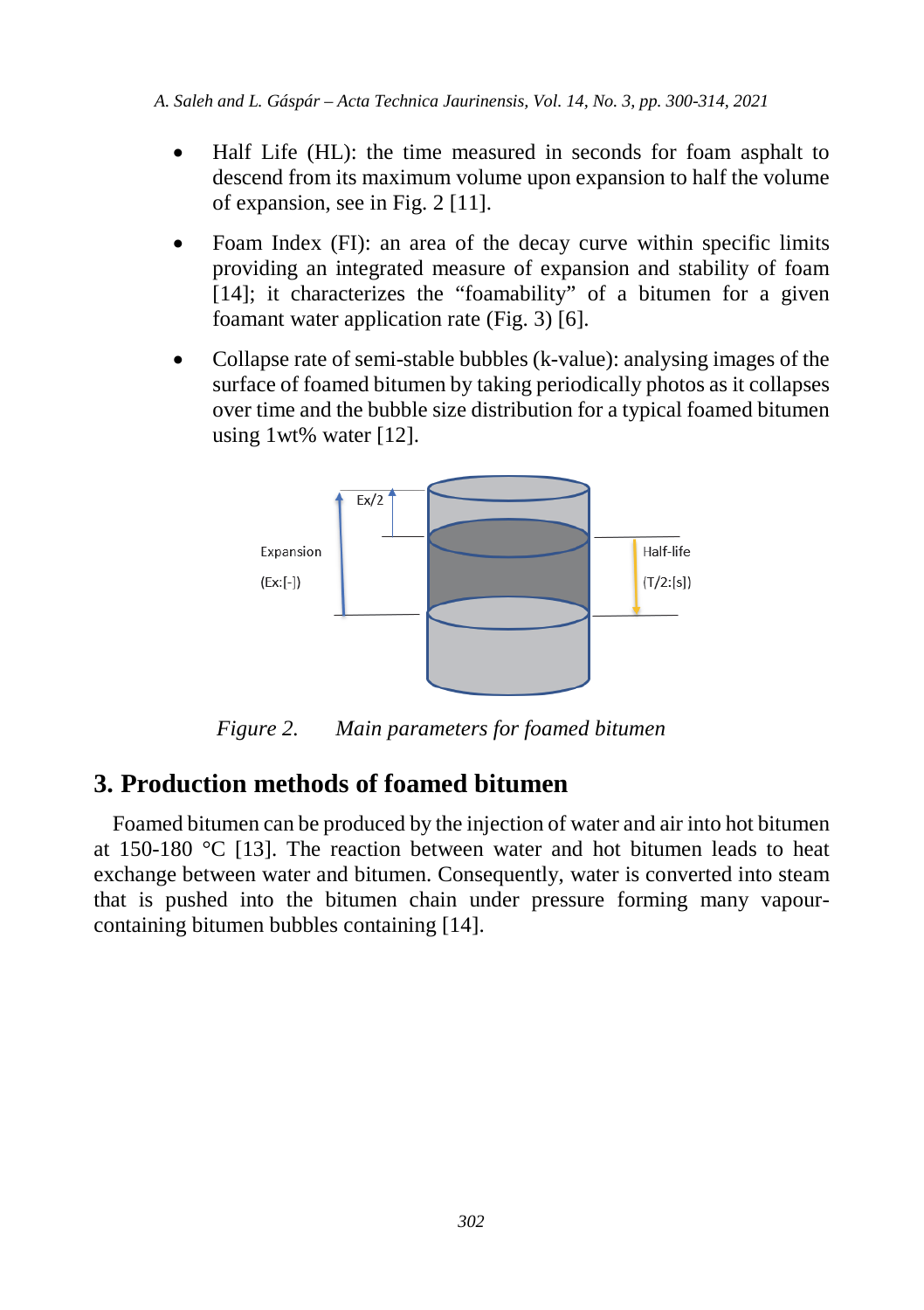

*Figure 3. Foam Index calculation for Asymptotic and Non-Asymptotic Decay [14]*

There are various techniques with different levels of water contents by bitumen weight 1-3%, bitumen temperatures 140-200 °C and air pressures of 100-1000 kPa. In the foaming process, the water vapour is coated within a binder in the form of many small to large sized water bubbles [5]. For example, in case of Wirtgen WLB 10 S foaming plant, foaming is done by adding 3 wt% water to hot bitumen at 160°C at a compressed air of 500 kPa [11].

Another widely used technique is the addition of zeolite to bitumen at a rate of 5% by the total asphalt binder [15]. Zeolites allow for asphalt foaming due to the incremental release of water stored in their internal structure. Discharge of zeolite water from the crystalline structure is a long-term process. Therefore, it is feasible to improve warm mix asphalt (WMA) workability during production, construction and compaction [10].

#### **4. Mechanical structure of foamed bitumen formation**

In a research paper [16] the mechanical process of foamed bitumen creation was introduced indirectly, when it was aimed to assess the dispersion of aqueous nanoparticles. The occurrence of clumps after the dispersion of these particles was confirmed indicating that the formation of foamed asphalt is not only that water turns into vapour, since bitumen consists of a group of oils, and the contact between water and hot oil leads to oil dispersion. Then the oil particles contact surrounding water vapour, since the asphalt is hydrophobic, thus air bubbles are created. After foaming bitumen gradually bonds aggregate grains (Fig. 4). The foam dissipates very quickly and hence vigorous mixing is required to distribute adequately the bitumen throughout the material. During the mixing process, foamed bitumen layers encapsulate fine particles that form a slurry that effectively binds the mixture together [5]. Foamed bitumen usually contains 0.5% additive 97% bitumen and 2.5% water.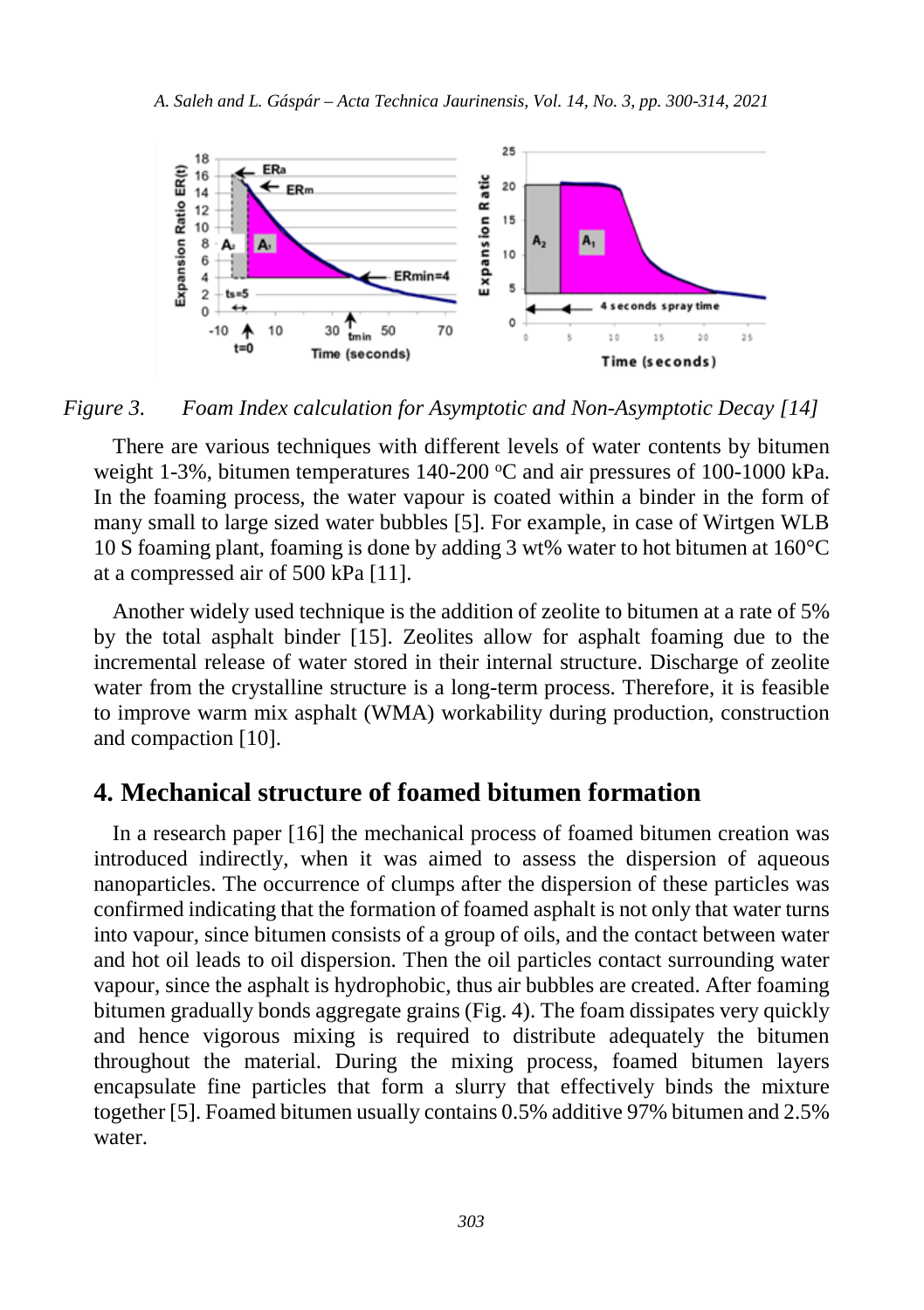

*Figure 4. Coating phases of foamed bitumen [16]*

## **5. Benefits of foamed bitumen and foamed asphalt with addition of RAP**

#### **5.1. Technological benefits from using reclaimed asphalt pavement material (RAP) and/or foamed bitumen**

RAP (Fig. 5) is less variable than aggregate, and the "old" bitumen in it, is considered often as an active component during the mixing [17]. The materials slowly unite under the influence of the dynamic loads applied from the traffic loads, and the effective scraped materials act as a bond with 30% of the volume of crushed stone [18]. Foamed asphalt can be stockpiled with no binder runoff or leaching. Since foamed asphalt remains workable for much extended periods the usual time constraints for achieving compaction, shaping and finishing the layer are avoided. Foamed asphalt layers can be built also in rather poor weather, without jeopardizing the good quality of the asphalt layer.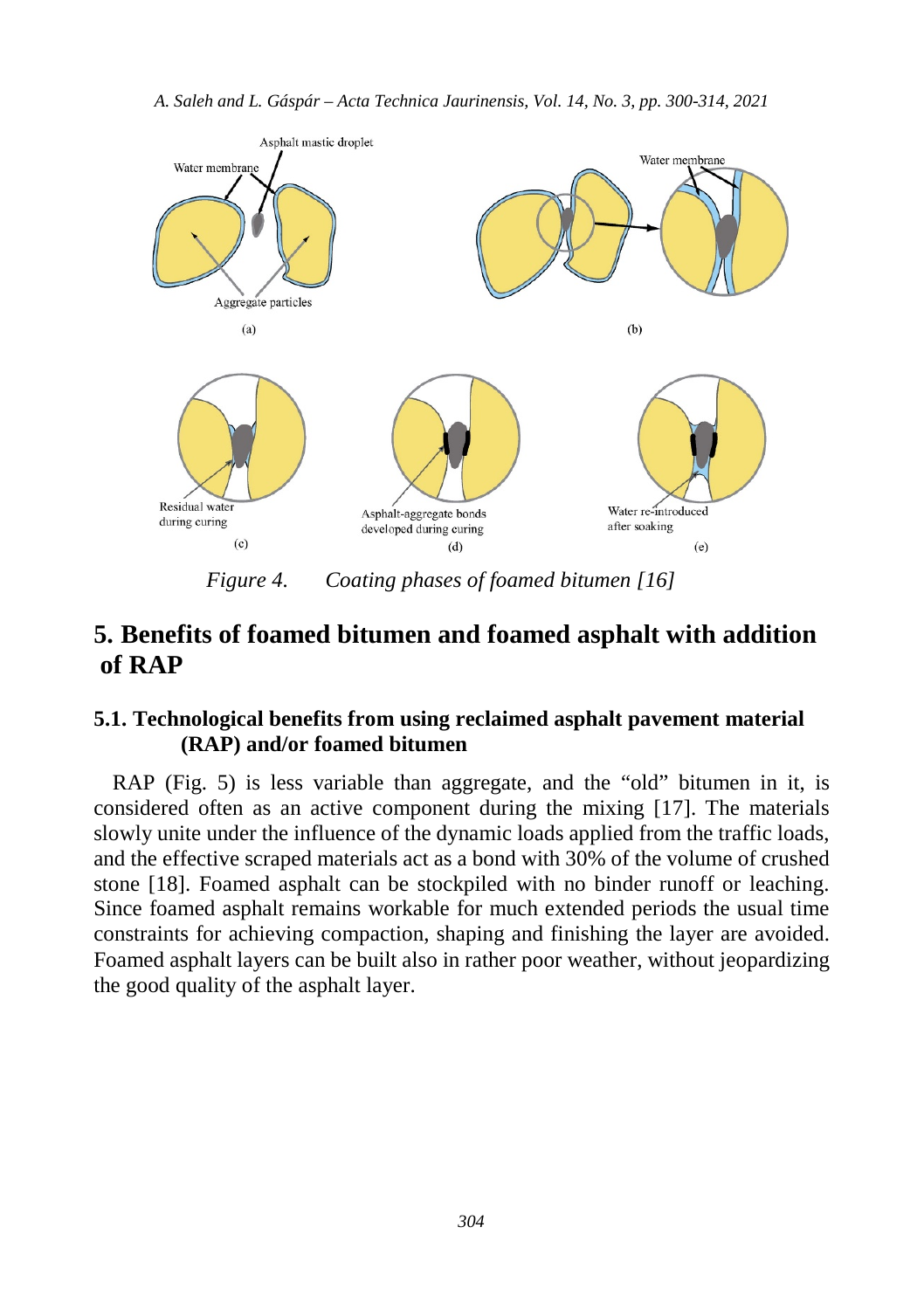

*Figure 5. RAP material storage [18]*

#### **5.2. Temperature**

Foamed bituminous mixtures can be produced also in low temperature. Recycled foamed asphalt mixtures have small shrinkage stress at lower temperatures and thus less premature damage from pavement cracks [19]. Wirtgen group demonstrated the possibility of mixing at low temperatures; the results obtained are demonstrated in Table 1 [11].

| <b>Binder</b> type                            | <b>Foamed</b><br><i>bitumen</i> | <b>Emulsion</b> | Road<br><i>bitumen</i> |
|-----------------------------------------------|---------------------------------|-----------------|------------------------|
| <b>Mixing</b><br>temperature $({}^oC)$        | >10                             | >5              | 140-160                |
| <i>Aggregate</i><br>temperature $(^{\circ}C)$ | 15                              | 10              | 140-200                |

*Table 1. Temperature limits for binder types [11]*

#### **5.3. Environmental benefits**

Using reclaimed asphalt material (RAP) coming from "old" pavement makes it possible to reduce the volume of new "virgin" material that is available in limited quantity [11]. The overall energy consumed by recycling is less than that of any other rehabilitation method [20]. Foam treatment can be used with a wider range of aggregate types than other of cold mix processes [22]. When using foamed bitumen, energy conservation can be attained since this technique makes it necessary to heat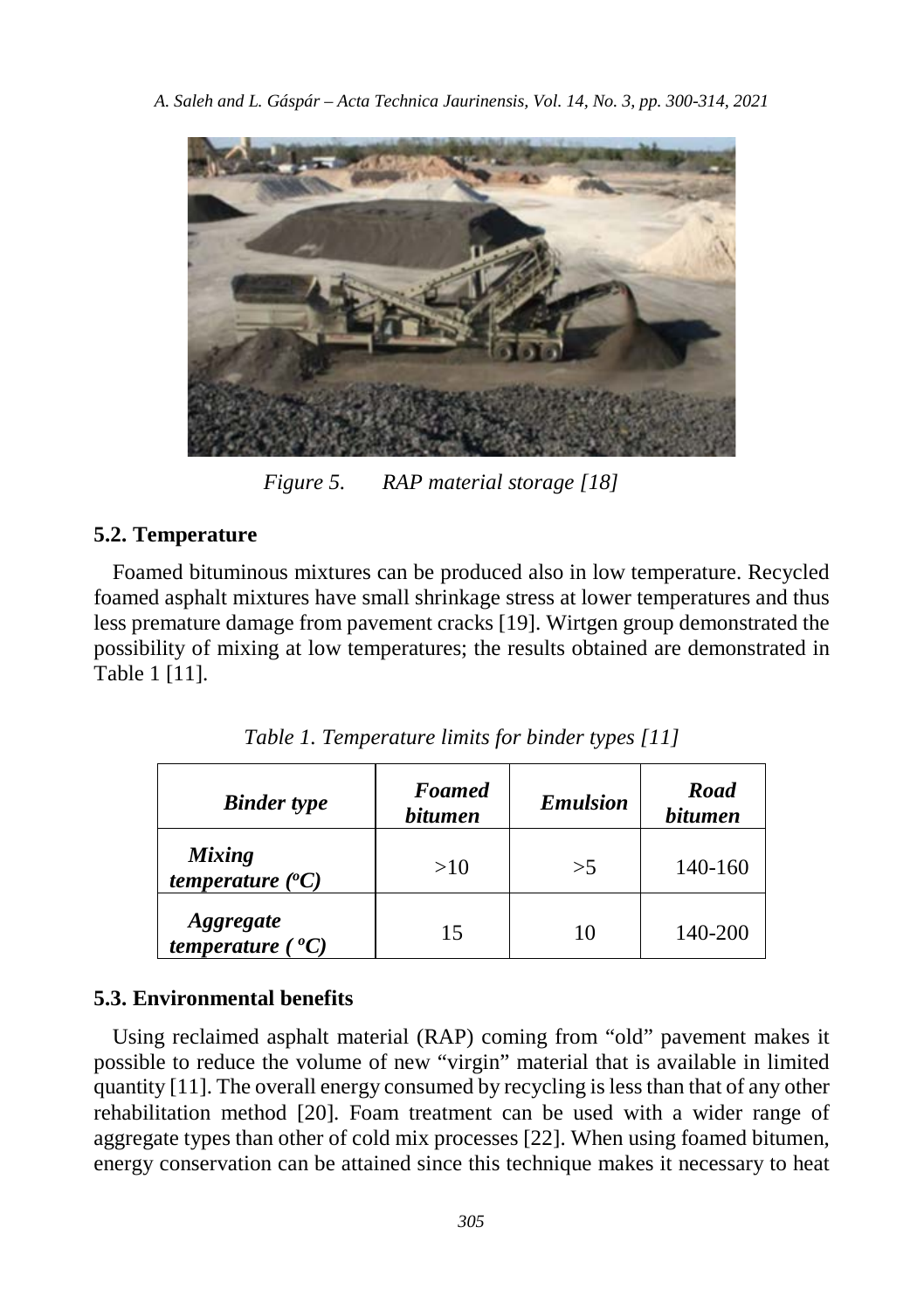the binder and not the aggregate fractions, which can be used in cold and damp without drying. The poisonous evaporation of volatiles does not occur this time unlike hot asphalt mixtures.

Harmonious, high quality mixing of RAP with water and added agents can be achieved using modern recyclers; controlled pumping systems can ensure the accurate addition of fluids, see Fig. 6 [22]. When using foamed bitumen as asphalt binder, higher shear strength and less moisture susceptibility of aggregate can be attained. Another of its advantages is increased resistance to fatigue and flexibility while its strength approaches that of cemented mixtures.

#### **5.4. Structural issue**

Modern recycling machines have the ability of producing rather homogeneous, durable and thick asphalt layers [23].

#### **5.5. Minimized disturbance**

The disturbance of the underlying pavement layers is rather small because recycling is typically a single-pass operation and the wheels of the machine run without contacting lower layers when running on top of the reclaimed material [4].



*Figure 6. Homogenizing foamed bituminous mixture increasing the rate of water [22]*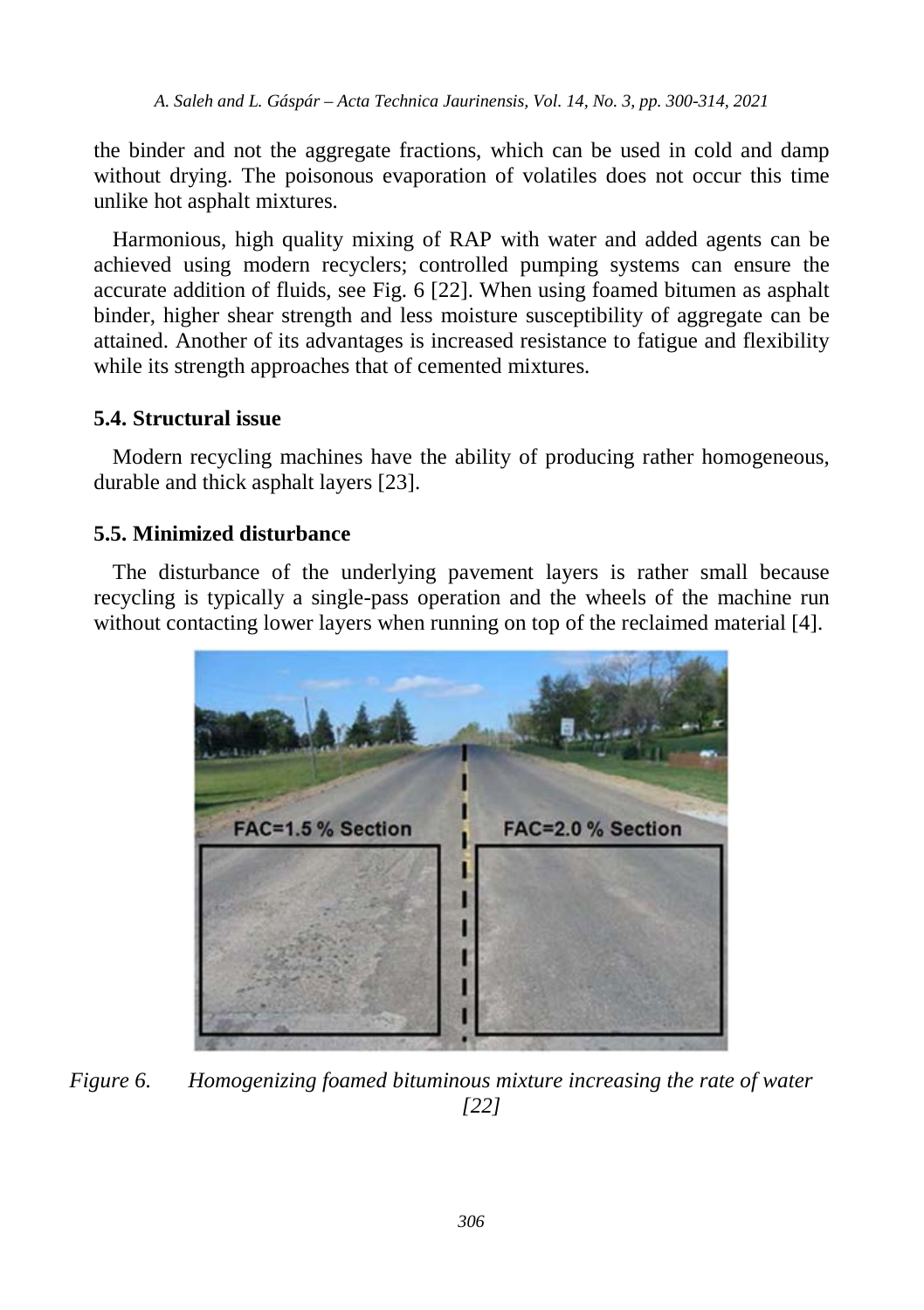#### **5.6. Reduction of construction time**

In the case of cold recycling in place, the mixing and the paving are carried out in the same process reducing construction time and costs. Besides, traffic disruption for shorter periods results in additional benefits for road users [21].

### **5.7. Safety**

It is an advantageous fact from traffic safety point of view that recycling machine works within a single traffic lane (Fig. 7), and the road can be used immediately after the completion of rehabilitation [11]. Saving in time comes from the fact that foamed asphalt can be compacted immediately and can carry traffic almost immediately after compaction is completed.

#### **5.8. Cost**

Time and movement reduction and saving material resources results in decreased cost. Not only its construction costs are not as much as the typical cold asphalts have but also the transportation costs coming from its limited bitumen and water needs [25].



*Figure 7. Use of a single lane*

## **6. Limitations of the usage of the technologies**

The design procedure of foamed bituminous mixtures (FMA) including foaming, mixing, compression, curing and tests are rather uniform [25]. Since its production requires fairly high (some 180 °C) temperature, there is a risk of burning of binder [24].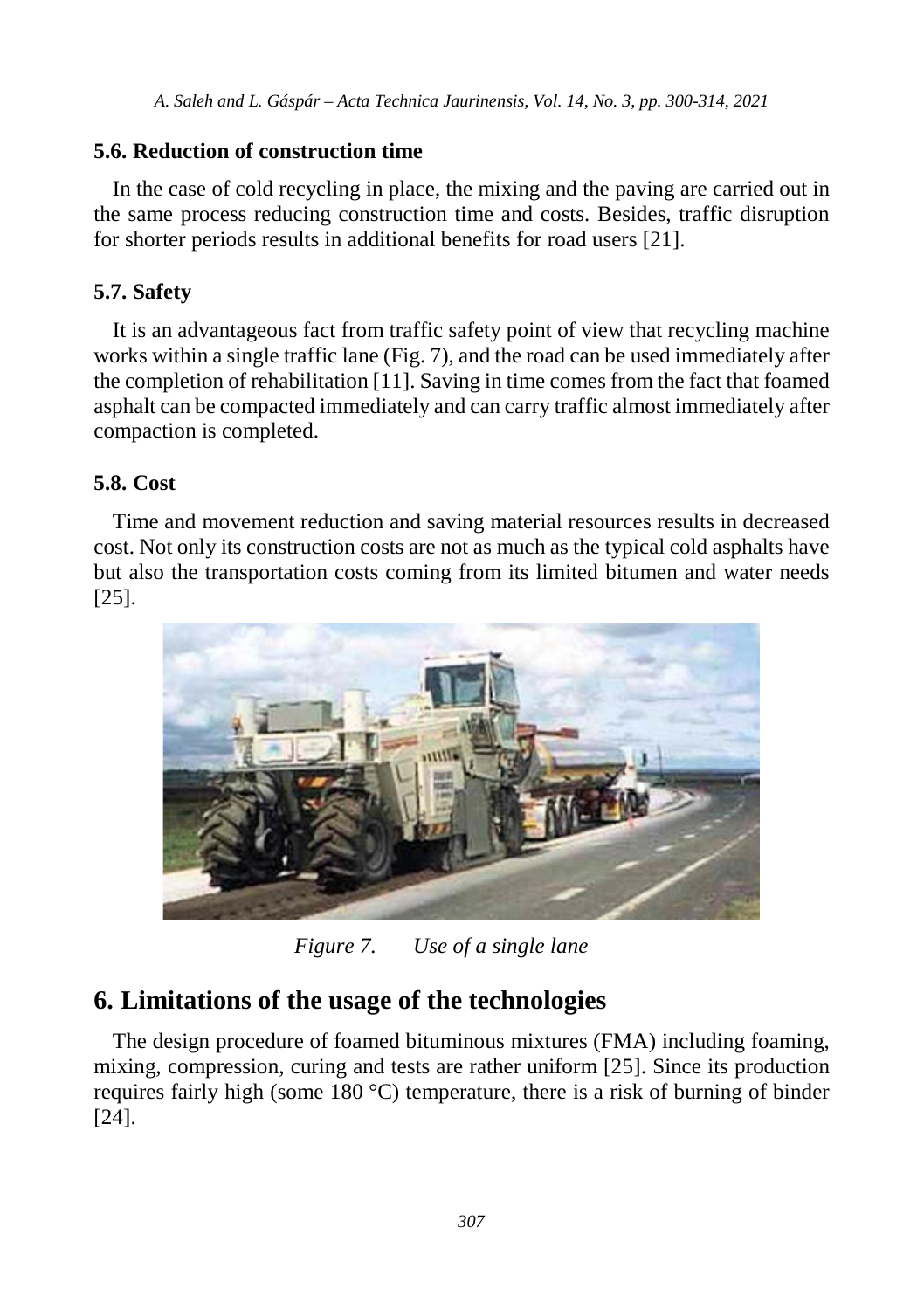Asphalt mixtures with foamed bitumen are not suitable for all pavement types, e.g. for wearing course repair and light asphalt pavement, it cannot be used [17].

The use of foamed bituminous asphalt mixtures is not really wide-spread in the world. The reasons of this situation include the limited number of related international literature, not too high strength, increased sensitivity to moisture and rutting. Recently there have been a lot of research and investigation to solve the difficulties mentioned by the use of crushed asphalt aggregate [26]. It was shown that several of these negative phenomena could be considerably reduced by utilizing RAP aggregates.

## **7. Some foamed asphalt mixture design methods**

The most popular methods of designing foamed asphalt mixtures which are:

- 1. South African design method (Foam Index, aggregate gradation, resilient modulus, shear parameter, permanent deformation under repeated loading) [27].
- 2. Queensland design method (pavement design software CIRCLY, maximum design modulus for foamed bitumen layer, bitumen content, strength of post cracked phase, Poisson's Ratio, indirect tensile strength) [28].

English design method (use of the gyratory compaction method, optimized mixing water content and compaction effort, consideration also Reclaimed Asphalt Pavement material, optimised the foamed bitumen content, indirect tensile stiffness modulus, indirect tensile strength) [29] [30].

## **8. Foaming bitumen research in Syria**

In Syria, a bitumen foaming apparatus (Fig. 8) was made for research purposes. The device consists of an asphalt chamber, a water tank, and an air compressor, in addition to an electrical network to measure temperatures and control external and internal heating. After adjusting the measuring instruments, the valves are opened and the materials enter the expansion chamber where the foaming process takes place.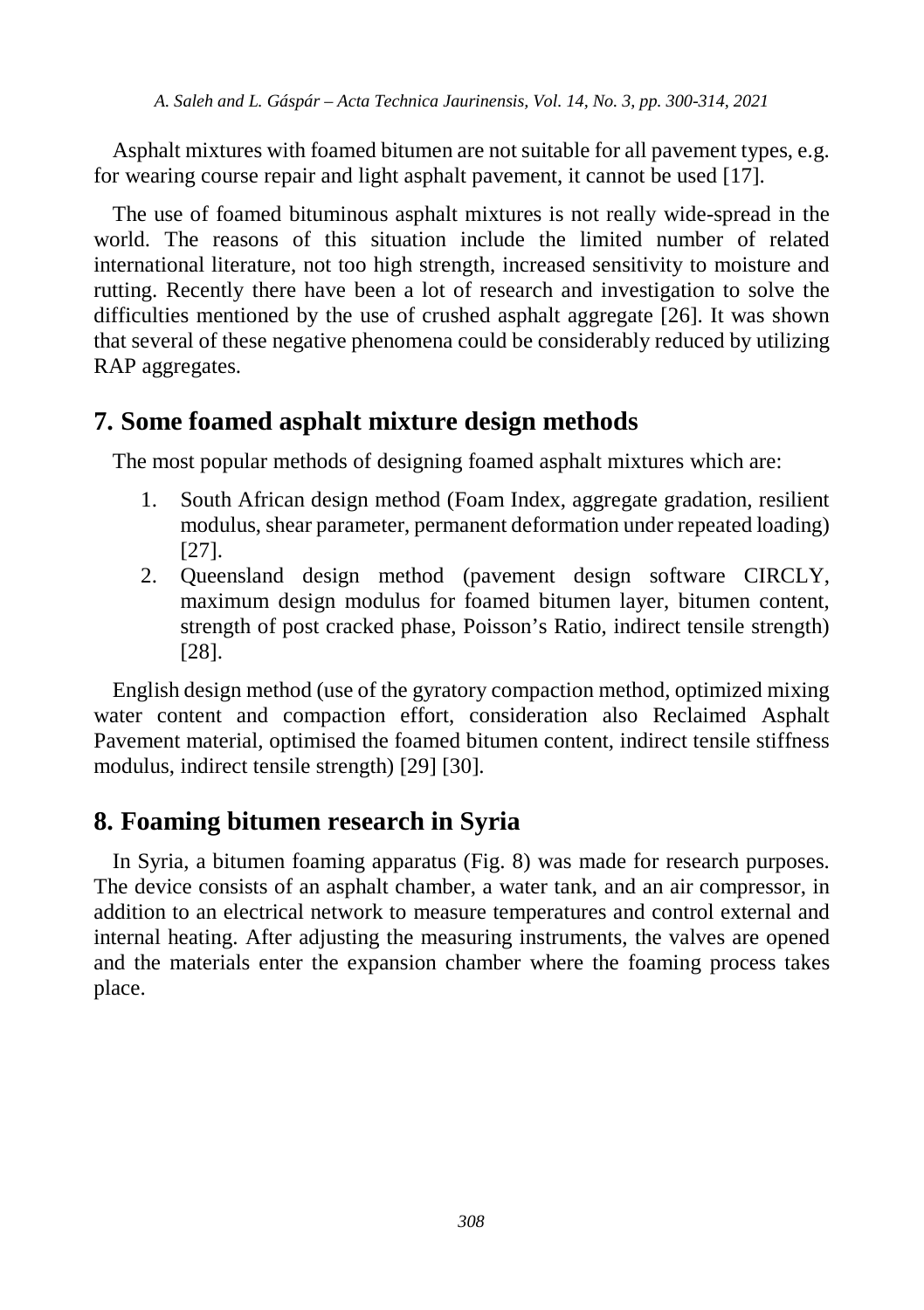

*Figure 8. Foaming bitumen device*

The laboratory test series performed covered the investigation of foamed bituminous mixtures with four binder types (foamed bitumen with 1.5…2.0…2.5…3.0 wt% water content using base bitumen 65 penetration) and five aggregate variants with 0…25…50…75…100 wt% RAP. The optimum water content of asphalt mixture was determined using Expansion Rate and Half Life parameters, see point 2 (Figure 9).

Figure 10 shows the Marshall-stability results of 20 foamed bitumen asphalt mixture variants. Foamed bitumen was produced using a moisture content of 2.3m% (see Figure 10) at 190 °C binder temperature. The foamed bitumen bound asphalt mixture variants were created by 1.5, 2.0, 2.5 and 3.0 wt% binder contents. Each of these 4 mixture variants was produced using the following RAP contents:

- Type  $(A)$  100% new aggregate.
- Type  $(B)$  75% new aggregate + 25% RAP.
- Type  $(C)$  50% new aggregate + 50% RAP.
- Type  $(D)$  25% new aggregate + 75% RAP.
- Type  $(E) 100\%$  RAP.

Significant differences can be seen between the Marshall-stability values in Figure 10 coming – among others – from the different residual binder share in RAP materials.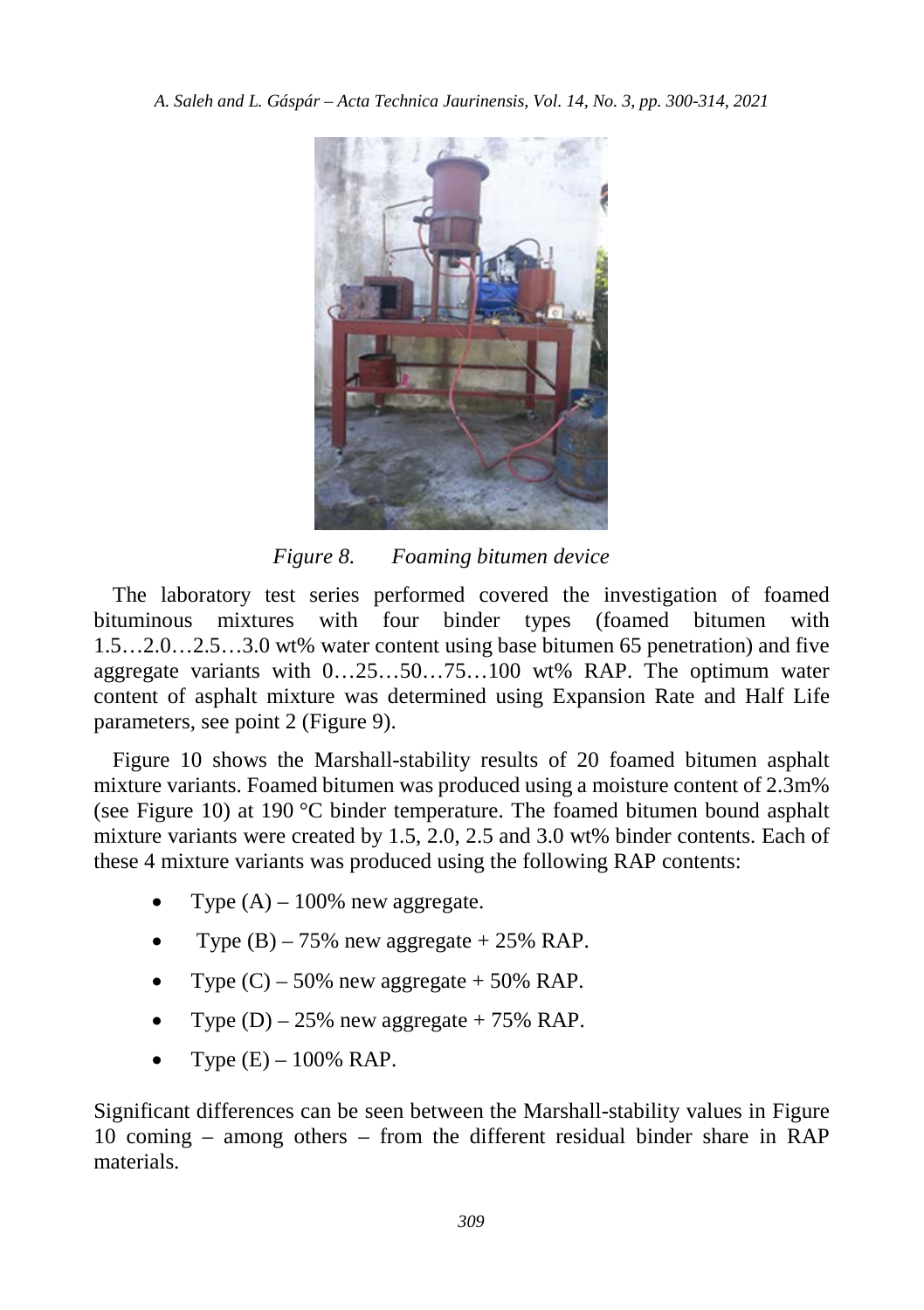

*Figure 9. Calculation of the optimum water content (OMC) of foamed bitumen at 170 °C*



#### $AA$  B C D E

*Figure 10. Marshall-stability results (kg)*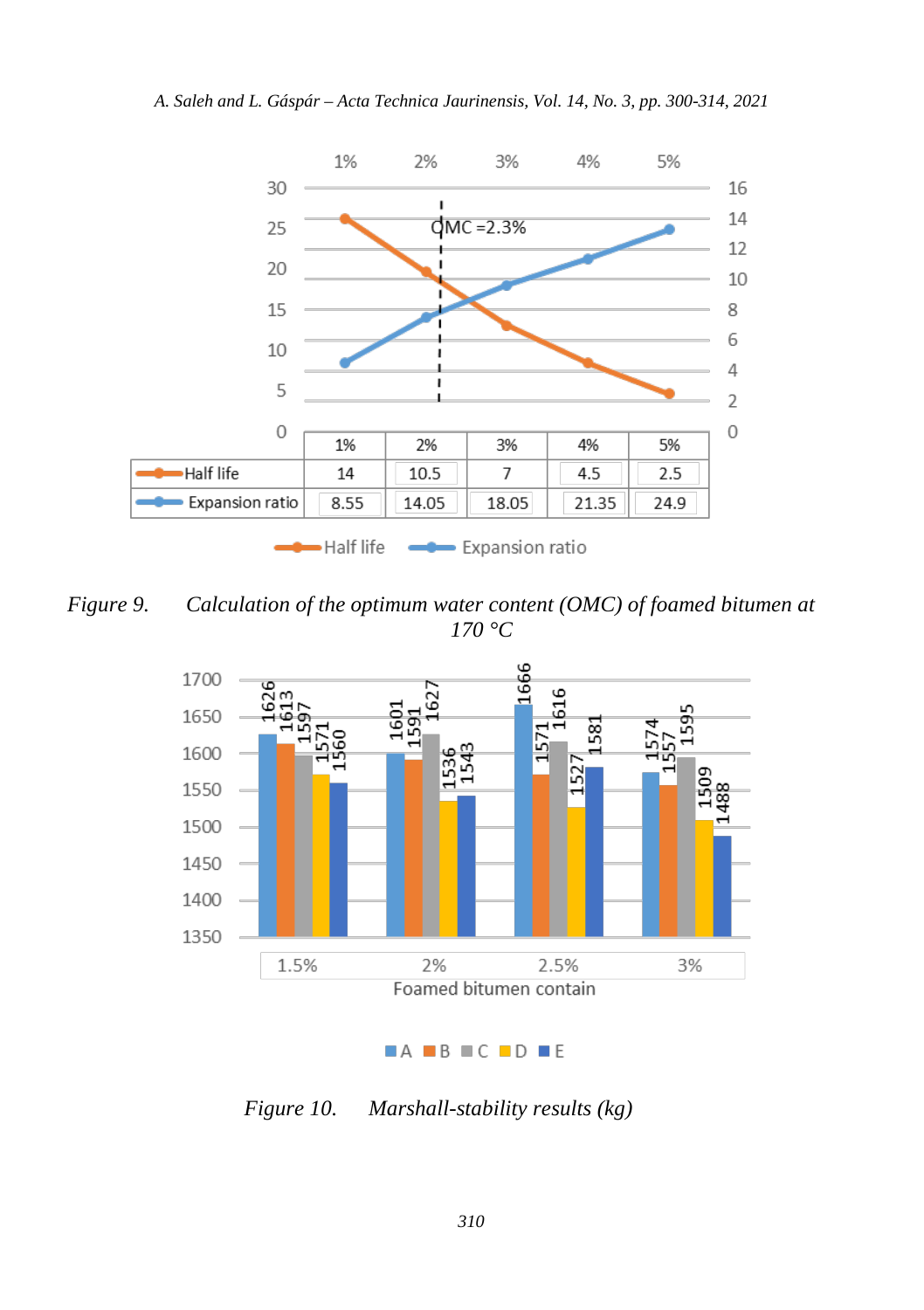The results presented in Fig. 9 and 10 will be utilized as inputs for the future PhD thesis of one of the paper authors.

## **9. Concluding remarks**

Foamed bitumen is produced by adding small amounts of water to hot bitumen. When injected into the hot bitumen the water evaporates abruptly, causing foaming of the bitumen in the saturated steam; the bitumen expands by 20 to 30 times its original volume. Foaming of the bitumen results in a number of improvements: more durable coating con be reached also in case of cold and wet aggregate fractions; less viscous binder can be produced in the foaming process; this type of binder has a rather low temperature typically not exceeding 60 °C. Cold-treated material produced with foamed bitumen can be stored for very long time. The use of foamed bitumen can be even more environmental friendly when also reclaimed asphalt pavement material is utilized.

The increasing use of asphalt mixtures with foamed bitumen binder can be considered as a successful solution of road industry for energy efficient, environment-friendly and cost-effective construction techniques. This kind of asphalt is a cold bituminous mixture of various aggregate types and foamed bitumen. The technology of foamed bitumen process is more than 70 years old and used in a lot of countries all over the world, there are still many related topics that has not been sufficiently tested so far. That is why it is worthwhile to overview the main theoretical and practical results in the field in several countries including those of the authors of the paper. It is clear that the foamed asphalt is usually characterized by high quality and reasonable cost, can be used in cold road pavement rehabilitation, in addition to it the technique is environmentally friendly preserving natural resources. Using foamed bitumen reduces the emissions of carbon dioxide and gases resulting from combustion, especially when it is used as a cold rehabilitation binder and mixed with reclaimed asphalt pavement materials.

Since the road construction and maintenance techniques are relatively new, no global reference mix methods are existing. That is why there are still a lot of related unsolved research areas.

## **References**

[1] B. Bairgi. A. Rafiqul, Characterization of foaming attributes to binder tribology and rheology to better understand the mechanistic behavior of foamed asphalt, *International Journal of Pavement Research and Technology* 1 (10) (2020). doi: *[https://doi.org/10.1007/s42947-020-0283-x](doi:%20https://doi.org/10.1007/s42947-020-0283-x)*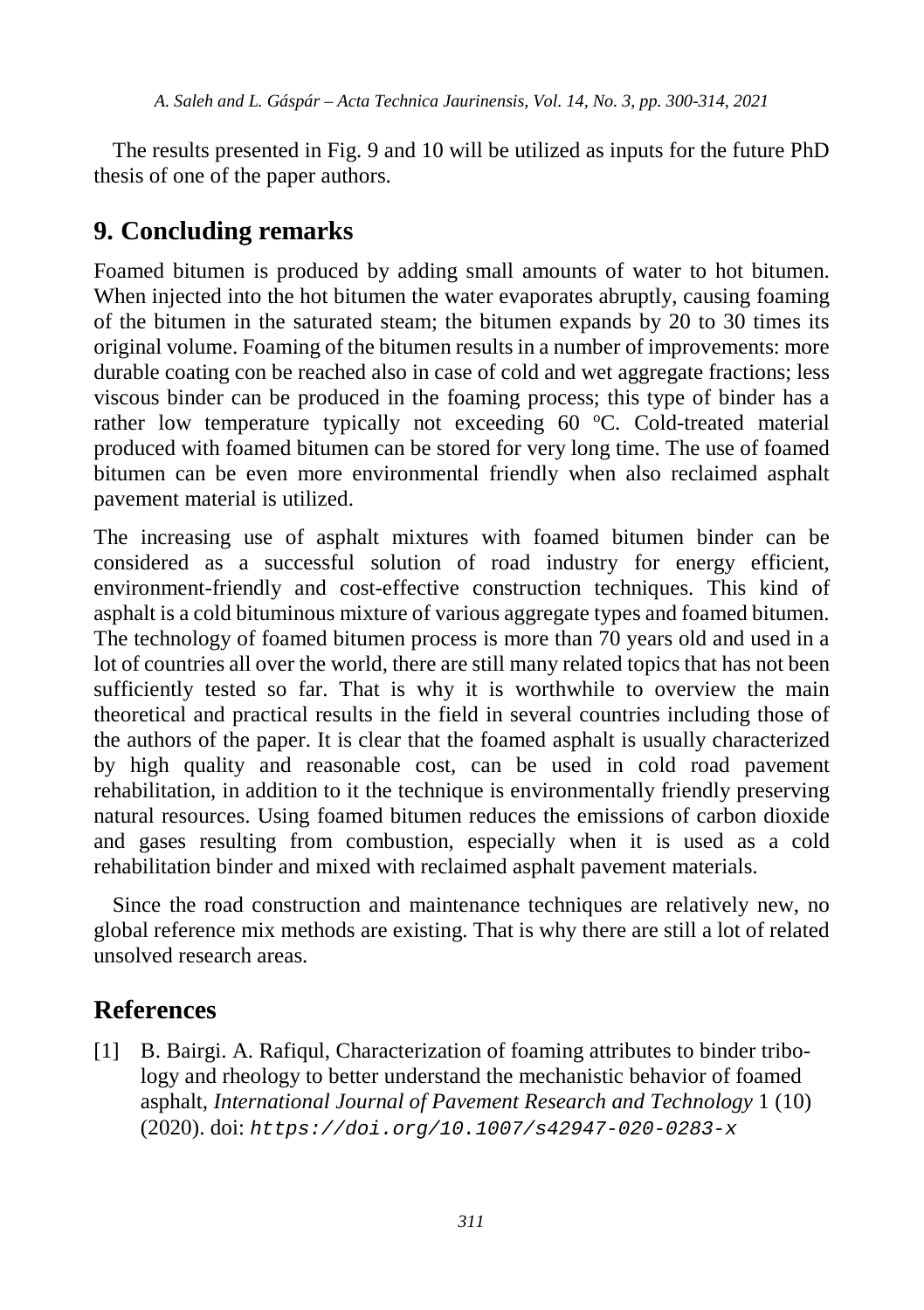- [2] L. Csanyi, Foamed asphalt in bituminous paving mixtures. *Highway Research Board Bulletin* 160 (1957) pp. 108-122.
- [3] Mobil Oil Australia, *Foamed bitumen: A new development*. Technical Bulletin (1971).
- [4] D. Sánchez, Effect of foaming technique and mixing temperature on the rheological characteristics of fine RAP-foamed bitumen mixtures. *Road Materials and Pavement Design*, (21) (8) (2020) pp. 2143-2159.
- [5] S. Pitawala, A. Sounthararajah, J. Grenfell, Experimental characterisation of fatigue damage in foamed bitumen stabilised materials using dissipated energy approach. *Construction and Building Materials* (216), (0) (2019) pp. 1-10.
- [6] D.E. Newcomb, E. Arambula et al., Properties of Foamed Asphalt for Warm Mix Asphalt Applications. *NCHRP Report* 807 Transportation Research Board, (2015) 126 p.
- [7] M. Corrigan, *Warm mix asphalt technologies and research*. Federal Highway Administration- FHWA. (2008). URL *https://www.fhwa.dot.gov/pavement/asphalt/wma.cfm*
- [8] S. Khosravifar, D. Goulias, Ch.W. Schwartz, Laboratory Evaluation of Foamed Asphalt Stabilized Base Materials, *Geotechnical Special Publications*, GeoCongress 2012 (2012) doi: *https://doi.org/10.1061/9780784412121.164*
- [9] D. Palha, P. Fonseca et al., Recycled asphalt mixtures with foamed bitumen: an alternative to build ecofriendly road pavements. *AECEF2015* Proceedings, 8th Symposium, Universidade Porto – FEUP, 5/6 November 2015, (2015) 6  $p<sub>1</sub>$
- ,البحث بإمكانية تصميم الخلائط الإسفلتية باستخدام الإسفلت الرغو, A. Saleh . 10] 1 *Tishreen University Journal,* Engineering Sciences Series, (41), (2019) 3 p.
- [11] A. Woszuk, A. Zofka et al., Effect of zeolite properties on asphalt foaming, *Construction and Building Materials* 139, (2017) pp. 247-255.
- [12] Wirtgen, *Wirtgen Cold Recycling Technology*. Windhagen, 1st Ed. (2012) 22 p.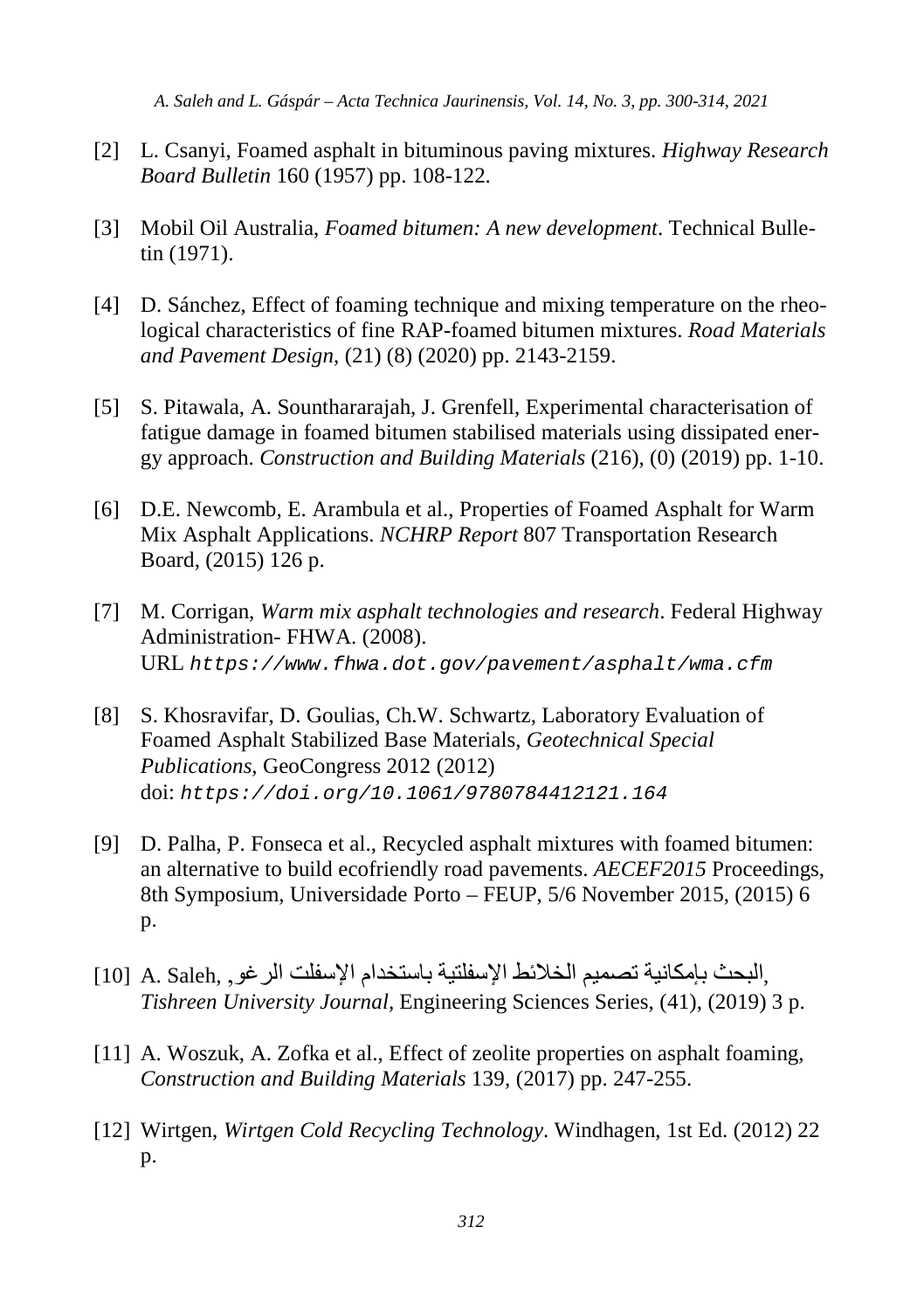- [13] B.K. Bairgi, R.A. Tarefder, A Synthesis of Asphalt Foaming Parameters and Their Association in Foamed Binder and Mixture Characteristics, ASCE Proceedings, *T&DI Pavement Conference*, PA, USA, (2017) pp. 256-267.
- [14] S. Kumrawat, D. Vinay, Foamed Bitumen, *International research journal of engineering and technology 5*, (2018) pp. 401-404.
- [15] R. Bowering, C. Martin, Foamed bitumen production & application of mixes evaluation & performance of pavements. Proceedings of the *Association of Asphalt Paving Technologists (AAPT*) 45, (1976). 453–477.
- [16] PQ Corporation. *Production, testing and compaction details*. Advera WMA Warm mix asphalt, (2012) 33 p.
- [17] Z. Zhang, C. Cong et al.,. Application research on the performances of pavement structure with foamed asphalt cold recycling mixture. *Construction and Building Materials* 169, (2018) pp. 396-402.
- [18] K. Kuna, K. Airey, N. Thom, Mix design considerations of foamed bitumen mixtures with reclaimed asphalt pavement material, *International Journal of Pavement Engineering* 18 (10), (2017) pp. 902-915.
- [19] R. David, H. Allen, *Foamed Asphalt Overview of Mix Design and Construction.* American Engineering Testing (2013).
- [20] L. Gao, F. Ni et al., High-temperature performance of multilayer pavement with cold in-place recycling mixtures. *Road Material and Pavement* (15), (8), (2014) pp. 804–819.
- [21] A. Sharma, Energy savings and reduction of  $CO<sub>2</sub>$  emission using Ca(OH)<sub>2</sub>. Incorporated zeolite as an additive for warm and hot mix asphalt production. *Energy* (2016). doi: *https://doi.org/10.1016/j.energy. .03.085*
- [22] C. Almeida, A. Benta, Economic and environmental impact study of warm mix asphalt compared to hot mix asphalt, *Journal of Cleaner Productions* (112), (4), (2016) pp. 2308–2317. doi: *https://doi.org/10.1016/j.jclepro.2015.10.077*